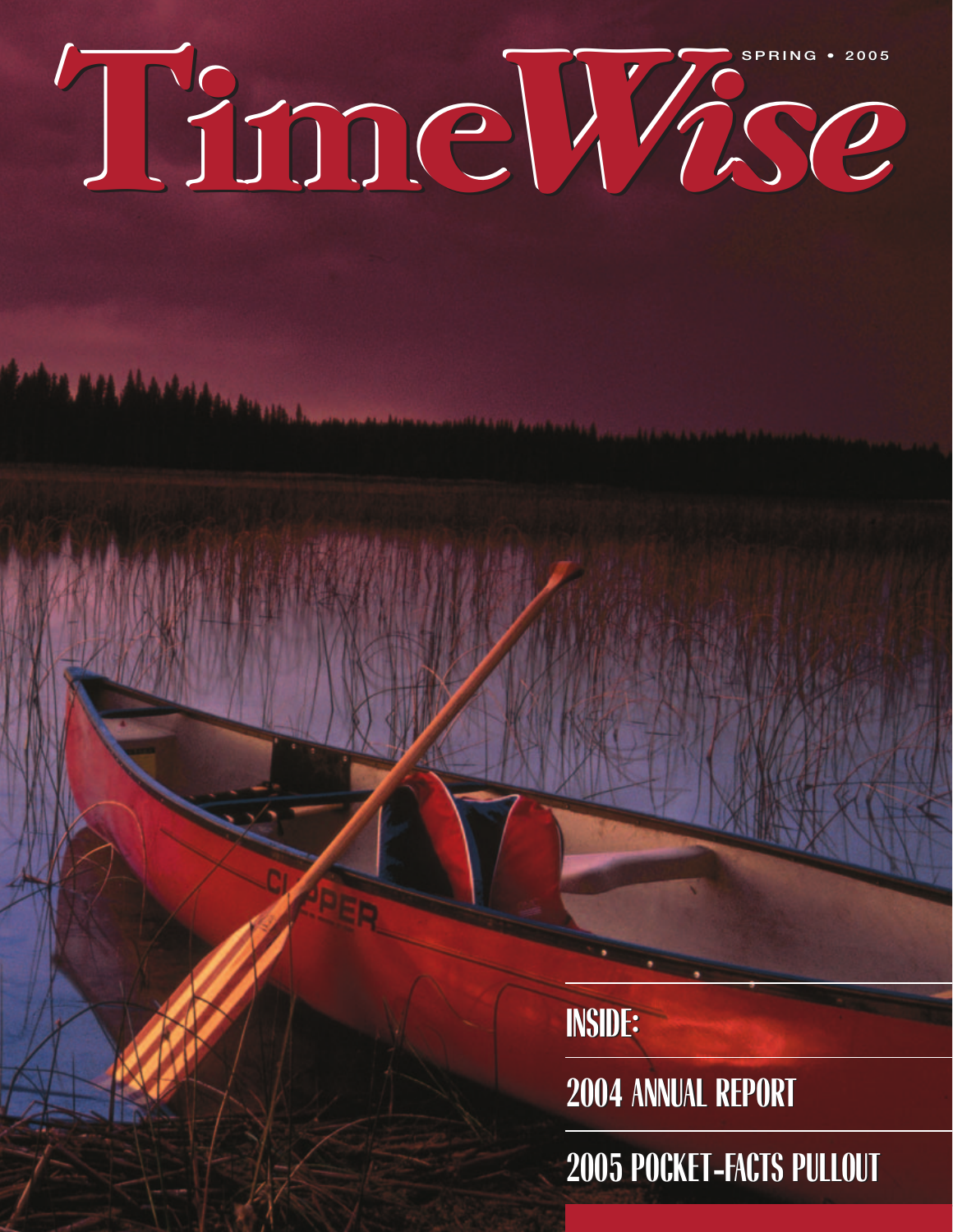# *Thinking about retirement?*



**We help people** make smart **decisions with** their money.

**We can help you identify the** solutions that are right for you.



**Call our Investment Advisor todav:** 

Toll Free: 1.800.788.6311 Ext. 1992<br>Tel: 306.956.1992 306.956.1992 Email: sfolstad@concentrafinancial.ca

**Sean Folstad, B. Admin** 

Credential Securities Inc. Credential Securities Inc. is a member-CIPF.

#### Investment advice in partnership...with you.





formerly Co-operative Trust Company of Canada



Toll Free: 1.800.788.6311 Email: servicecentre@concentrafinancial.ca Web site: www.concentrafinancial.ca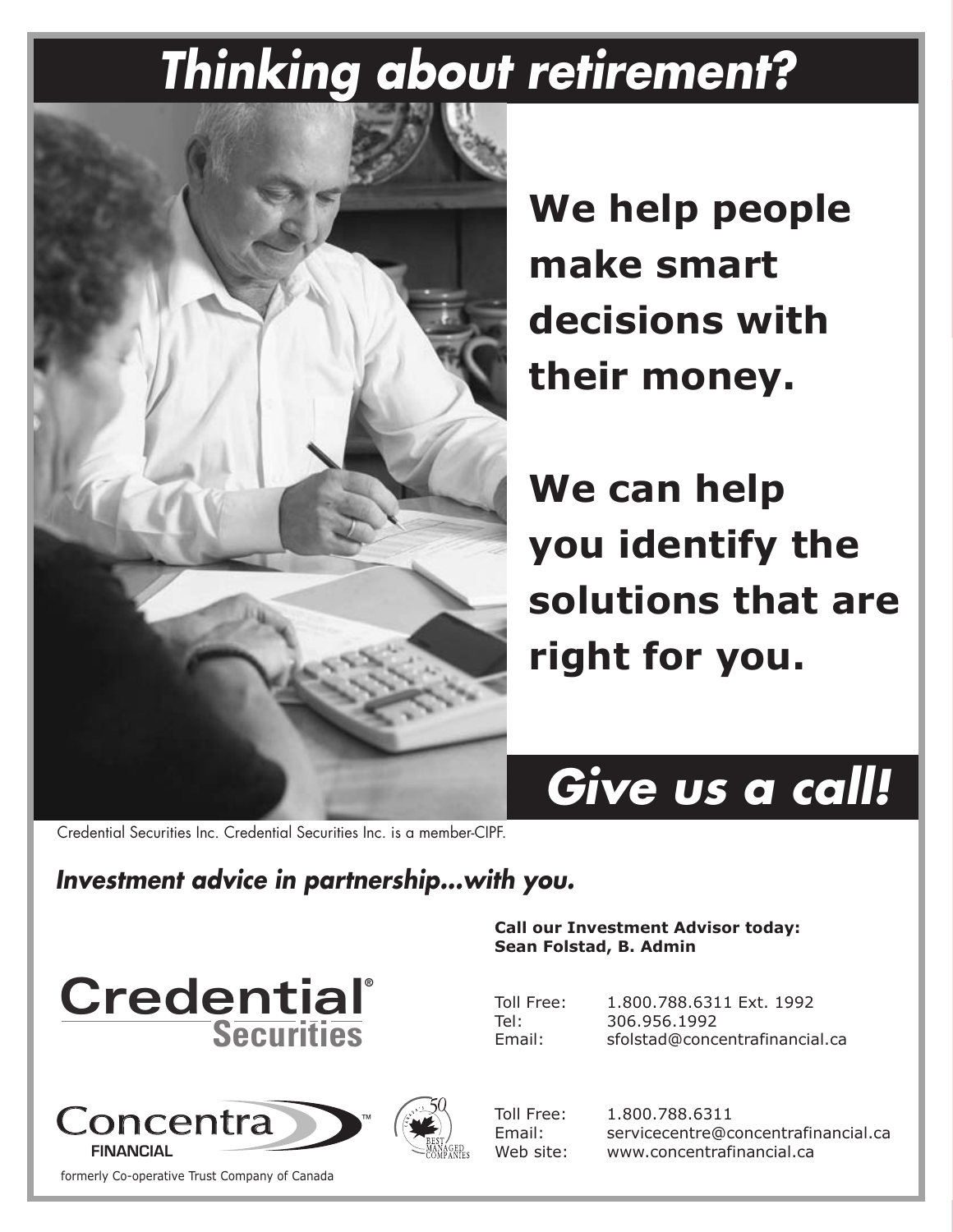# **CONTENTS**

## **SPECIAL FEATURES**

Election of Employee Delegates **2**

What happens to my pension funds when I die? **6**

### **FEATURES**

- **4** News Briefs
- **5** Legislation Update
- **8** Budget Update
- 11 2005 Annual Meeting Highlights
- **12** "I Know That!" Contest

### **REGULAR COLUMNS**

- **9** In Remembrance
- **10** New Pensions

Board of Directors President – Peter Zakreski Vice-President – Wayne King Directors – Earl Hanson Gerry St. Pierre Laura Vance Audri Wilkinson

#### **Staff**

General Manager – Bill Turnbull Investment Manager – Eldon Braun Accounting/Investment Officer – Joel Sawatsky Member Services Manager – David Kapeluck Information Officer – Muriel Baribeau Systems Administrator– Vaun John Office Administrator – Fiona May Office Administrator – Rhonda Ens Office Administrator (Part-time) – Joanne Monk



TimeWise is published at least twice a year by the Co-operative Superannuation Society Pension Plan (registration no. 0345868), Box 1850, Saskatoon, Saskatchewan S7K 3S2. Phone (306) 244-1539.

TimeWise is the official publication of the Co-operative Superannuation Society Pension Plan and is provided free to all active contributing members of the Pension Plan through the Pension Plan's member organizations and to all retired members of the Pension Plan.

Opinion and comment expressed in TimeWise does not necessarily reflect the official policy of the CSS Pension Plan. This issue of TimeWise is printed on RESOLVE COATED GLOSS which contains 50% recycled fibre of which a minimum of 15% is post-consumer waste.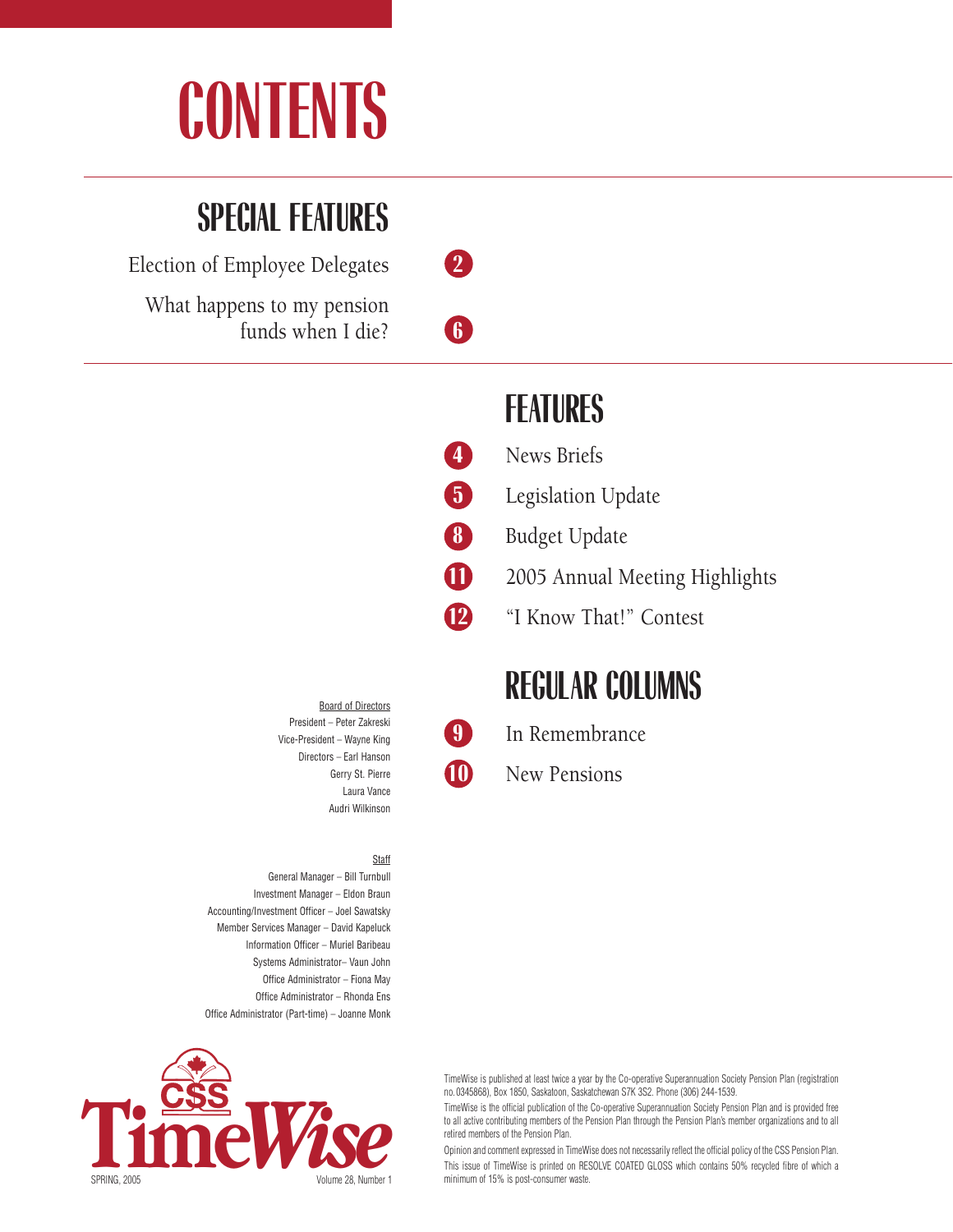# **ELECTION OF EMPLOYEE DELEGATES**

THE Co-operative Superannus<br>
Annual Meeting was held<br>
Saskatoon.<br>
The election of expression The Co-operative Superannuation Society's<br>Annual Meeting was held on March 23,<br>2005 at the Sheraton Cavalier Hotel in The Co-operative Superannuation Society's Annual Meeting was held on March 23, Saskatoon.

The Co-operative Superannuation Schematical Co-operative Superannuation Schematics Annual Meeting was held on Mar<br>Saskatoon.<br>The election of employee delegates<br>2005 Annual Meeting only involve<br>Saskatchewan region this year The election of employee delegates to the 2005 Annual Meeting only involved the Saskatchewan region this year. Eleven candidates were nominated for the seven delegate positions in the Saskatchewan region. The successful candidates elected for a two-year term are: Mike Gartner, Federated Co-operatives Limited, Saskatoon; Earl R. Hanson, Southwest Credit Union, Swift Current; Ronald A. Inkster, BCU Financial, North Battleford; Celeste Labrecque, Teachers Credit Union, Saskatoon; Pieter McNair, Kelvington Credit Union, Kelvington; Charlene Rehn, Saskatoon Credit Union, Saskatoon; and Rosalynne Tayler, Federated Co-operatives Limited, Saskatoon.

> Last year employee delegates were elected for a two-year term from the Alberta/British Columbia/Northern Canada region, and the Manitoba/Eastern Canada region. A delegate to represent the pensioners was appointed for a two-year term last year.

> The employee delegates from the Alberta/British Columbia/Northern Canada region are: Jeff Ambrose, Eastalta Co-op, Vermilion AB; Ritchard Noonan', Calgary Cooperative, Calgary AB; Gerry St. Pierre, Barrhead Co-operative, Barrhead, AB; Llyle Toews<sup>2</sup>, Calgary Co-operative, Calgary AB.

> The employee delegates from the Manitoba/Eastern Canada region are: Harry J. Bowler, Tiger Hills Credit Union, Treherne MB; Bjarni Walterson, Minnedosa Credit Union, Minnedosa MB; and Audri Wilkinson, Concentra Financial (formerly Co-operative Trust), Winnipeg MB.

Ben Plemel, of St. Gregor SK, is the pensioner delegate.

The above fifteen employee delegates, along with the fifteen employer delegates, represented employee and employer members at this year's annual meeting in Saskatoon.

The fifteen employer delegates are appointed by the following employer organizations: Credit Union Central Alberta (one delegate), Credit Union Central of Manitoba (one delegate), Credit Union Central of Saskatchewan (three delegates), Concentra Financial (formerly Co-operative Trust) (one delegate), and Federated Co-operatives Limited (nine delegates). The following employer delegates were appointed by the above organizations as follows:

- Credit Union Central Alberta: Paul Rossmann, Calgary;
- Credit Union Central of Manitoba: Brian Peto, Winnipeg;
- Credit Union Central of Saskatchewan: Harvey Granatier, Regina; Cheryl Loadman, Saskatoon; and Karen McBride, Regina;
- Concentra Financial: Wayne King, Saskatoon;
- Federated Co-operatives Limited (FCL): Beryl Bauer, FCL Director; Ed Dufault, FCL Director; Noel Kramer, FCL Saskatoon; Richard Lemoing, FCL Director; Wilf Marcotte, FCL Director; Dave Mysak, FCL Saskatoon; Art Postle, FCL Saskatoon; Laura Vance, FCL Director; and Peter Zakreski, FCL Saskatoon.

The CSS Pension Plan extends its appreciation and thanks to all of this year's candidates for their interest in the Pension Plan's democratic process. con



**Jeff Ambrose** General Manager *Eastalta Co-op Ltd., Vermilion AB* (Alberta/BC/Northern Canada Region)



**Harry Bowler** General Manager *Tiger Hills Credit Union, Treherne MB* (Manitoba/Eastern Canada Region)



**Mike Gartner** Retail Facilities Manager *Federated Co-operatives Limited, Saskatoon SK* (Saskatchewan Region)

<sup>1</sup> Ritchard Noonan was appointed by the employee directors to complete the balance of Dan Bruinooge's term who resigned from Calgary Co-op in 2004.

<sup>2</sup> Llyle Toews was appointed by the employee directors to complete the balance of Brenda Hannah's term who recently resigned from Calgary Co-op.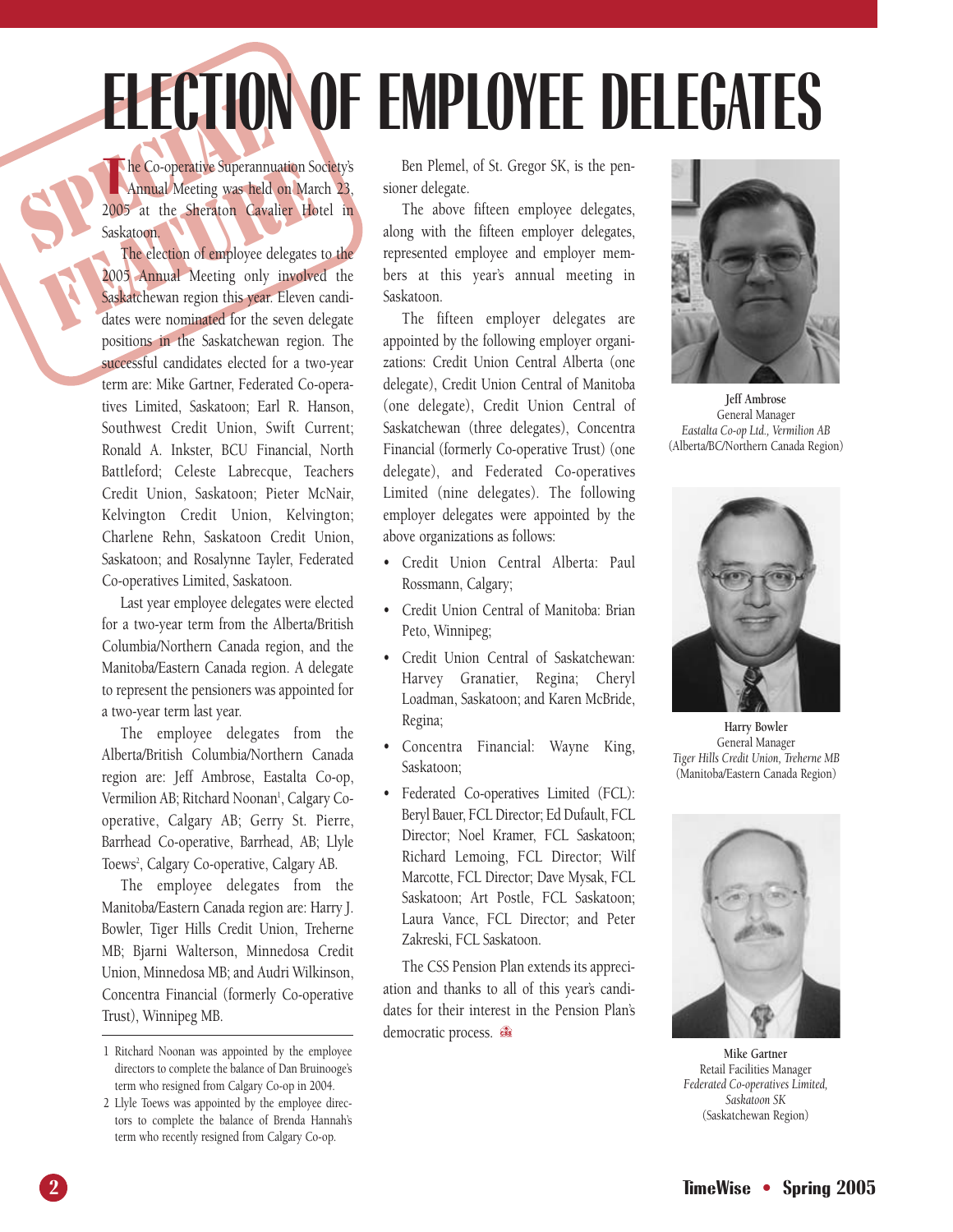

**Earl Hanson** Vice President, Wealth Management *Southwest Credit Union, Swift Current* (Saskatchewan Region)



**Ronald Inkster** Vice President of Finance *Battlefords Credit Union, North Battleford* (Saskatchewan Region)



**Celeste Labrecque** Operations Manager *Teachers Credit Union, Saskatoon SK* (Saskatchewan Region)



**Pieter McNair** General Manager *Kelvington Credit Union, Kelvington* (Saskatchewan Region)



**Ritchard Noonan** Vice President, Human Resources *Calgary Co-operative Association, Calgary* (Alberta/BC/Northern Canada Region)



**Charlene Rehn** Financial Planner *Saskatoon Credit Union, Saskatoon* (Saskatchewan Region)



**Gerry St. Pierre** General Manager *Barrhead Co-operative Association, Barrhead* (Alberta/BC/Northern Canada Region)



**Rosalynne Tayler** Retail Recruitment Director *Federated Co-operatives Limited, Saskatoon* (Saskatchewan Region)



**Llyle Toews Controller** *Calgary Co-operative Association, Calgary AB* (Alberta/BC/Northern Canada Region)



**Bjarni Walterson** Agricultural Loans Officer *Minnedosa Credit Union, Minnedosa* (Manitoba/Eastern Canada Region)



**Audri Wilkinson** Corporate Relationships Manager *Concentra Financial, Winnipeg MB* (Manitoba/Eastern Canada Region)



**Ben Plemel** Retiree *St. Gregor SK* (Pensioner Delegate)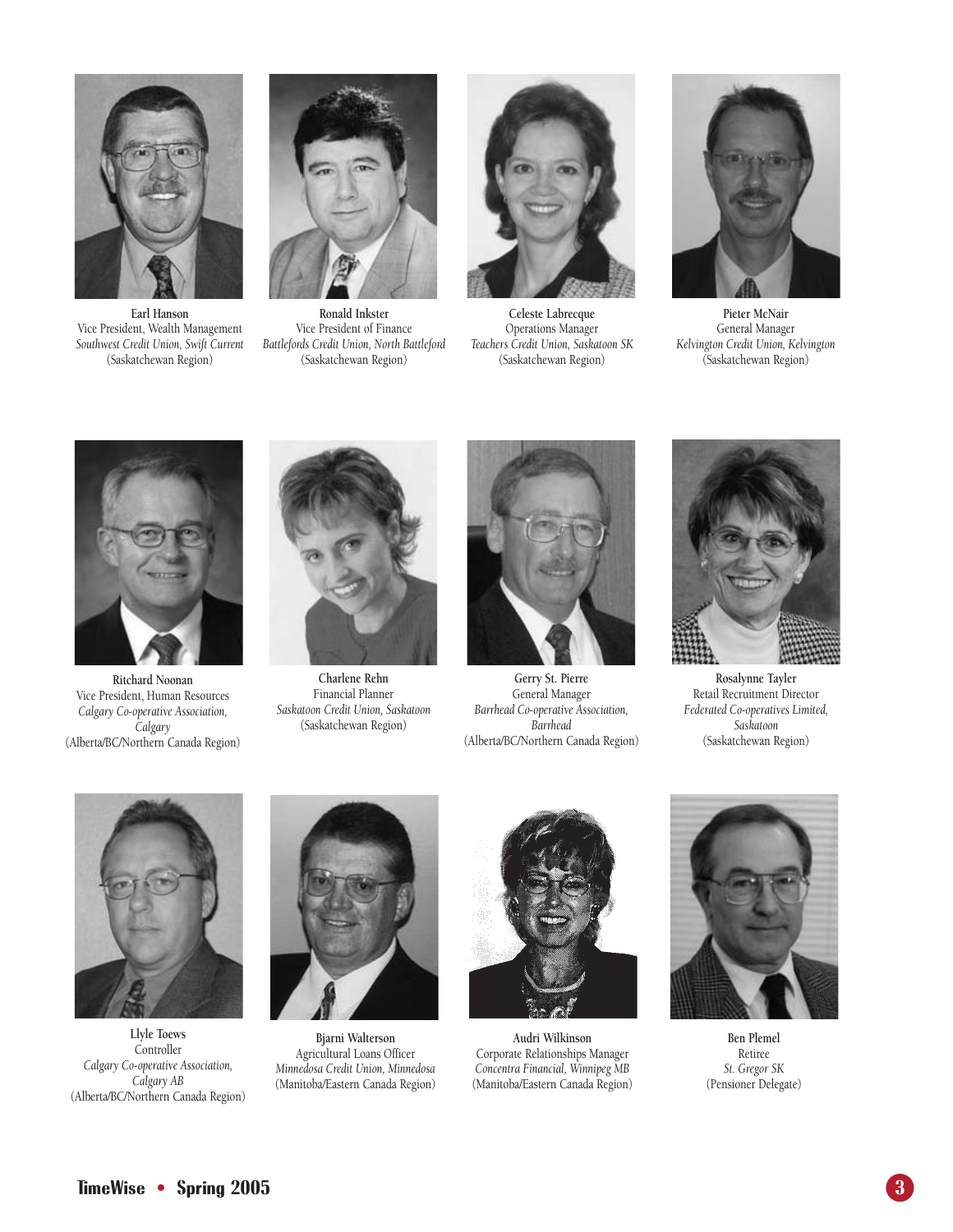# **NEWS BRIEFS**

### **"I Know That!" Contest Update**

**C**ongratulations to the 10 lucky winners<br>
of the Fall 2004 "I Know That!" con-**Pongratulations to the 10 lucky winners** test. Each winner has either received a copy of Gordon Pape's book "Get Control of Your Money" or Jill O'Donnell's, Graham McWaters', and John Page's book "The Canadian Retirement Guide". The 10 lucky winners whose names were drawn at random on November 29, 2004 are: Tim Anderson, St. Paul AB; Jennifer Black, Salmon Arm BC; Colleen Gabriel, Birch Hills SK; Brad Melsted, Riverton MB; Larry Mills, Roblin MB; Phyllis Rebeyka, Saskatoon SK; Lynette Schmidt, Borden SK; Gale Thompson, Bienfait SK; Adam Tomaschefski, Melville SK; Sherry Ziegler, Odessa SK. The crossword puzzle solutions for the Fall 2004 contest are as follows:

#### **Across:**

- 2. The creation of a second investment fund requires a new income allocation method!
- 4. Most developed equity markets began the year showing solid returns in the first quarter.
- 6. The MMF is primarily designed for members nearing retirement who have already reached their retirement savings goal and are willing to accept a lower return, to reduce the impact of a loss just before retirement.
- 7. Laura Vance has been an FCL employer delegate for six years.
- 9. An employee's 2005 CRA maximum contribution limit to the CSS Pension Plan is separate from the maximum amount that he/she can contribute to a personal RRSP for 2005.
- 10. The investment performance of each fund will directly affect its unit price, which in turn directly affects the dollar value of your pension equity.

#### **Down:**

- 1. CRA regulations state that a T4A slip must only be issued when total payments for the year are more than \$500.
- 3. The CSS Pension Plan does not process any withdrawal or transfer requests from the middle of December until January 31.
- 5. Saskatchewan's pension legislation will soon permit a non-member spouse to waive entitlement to the pre-retirement survivor benefit.
- 8. Bill Metcalfe's advice to members is not to panic with the ups and downs of the markets.

Details of the latest contest appear on pg 12.

### **2005 RIO & RPS Schedule**

The tentative s<br>
Income Optio<br>
2005 is as follows: he tentative schedule of Retirement Income Options (RIO) workshops for

| Weyburn SK    | April 9      |
|---------------|--------------|
| Lethbridge AB | May 7        |
| Winkler MB    | June 4       |
| Brandon MB    | September 17 |
| Edmonton AB   | October 1    |
| Saskatoon, SK | November 5   |

All of the above workshops are scheduled for Saturday mornings from 8:30am - 12:00 noon (local times).

The 31/2-hour RIO workshops are designed for members and their spouses who are approaching retirement. Participants will receive a wealth of information with respect to all the retirement income options available to them for their funds in the CSS Pension Plan.

Members 50 and older with more than \$30,000 in the Pension Plan will receive an invitation to attend the RIO workshop in their area. Members and their spouses are encouraged to attend this very worthwhile workshop.

The tentative schedule for the 1-day Retirement Planning Seminar (RPS) for 2005 is as follows:

| Calgary AB   | May 31     |
|--------------|------------|
| Saskatoon SK | June 8     |
| Winnipeg MB  | October 18 |
| Yorkton SK   | November 2 |

The RPS is designed for members and their spouses who are nearing retirement (i.e., 50 years of age and older). The objective of the RPS is to provide information and help participants search for their own answers in planning for a meaningful, successful and happy retirement.

Topics that are covered include health, housing, legal matters, psychological aspects of retirement, use of time, sources of income, and financial planning. Members and their spouses are encouraged to attend a RPS about 10 years before they expect to retire.

Registration brochures for the RPS are sent to the employer members for distribution to the appropriate employee members.

The above RIO and RPS schedule is also posted on the CSS Pension Plan's web site: www.csspen.com

### **2005 Contribution Limit**

**A** s noted in the Budget Update article on page 8 in this issue of *TimeWise* the contribution limit to the CSS Pension Plan for 2005 is the lesser of:

- 18% of employment earnings, or
- \$18,000 (the maximum dollar limit).

Please note that this limit is calculated on a year-to-date basis. In other words, if an employee's year-to-date compensation to March 31, 2005 was \$6,000, then

his/her contribution limit to the end of March was \$1,080 (i.e., 18% of \$6,000). Consequently, all employee and employer contributions combined to March 31, 2005 cannot exceed \$1,080.

The amount that an employee (and his/her employer) can contribute to the Pension Plan for 2005 is separate from the limit that the employee can contribute to his/her own RRSP for 2005.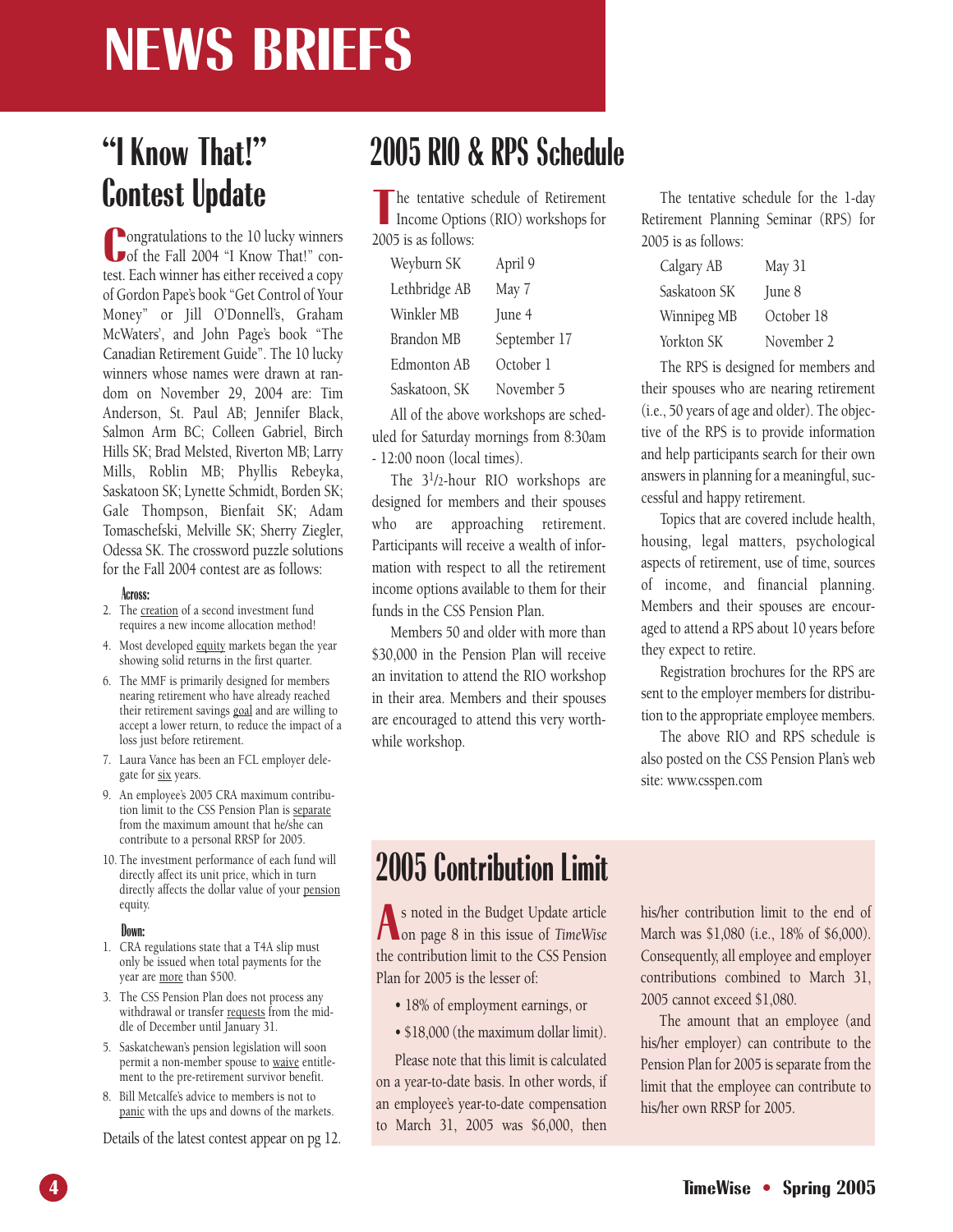# **LEGISLATION UPDATE**

#### **SASKATCHEWAN**

As announced in the fall 2004 issue of *TimeWise*, The Pension Benefits Amendment Act, 1992 (the Act) was passed in June 2004. It was originally expected that the amended pension legislation would come into force on January 1, 2005. The target date for the amendments is now June 1, 2005.

Several amendments of interest to Saskatchewan members of the CSS Pension Plan are:

- More flexibility for the surviving spouse of a member who dies before converting his/her pension funds into a retirement income (i.e., a pre-retirement death). Currently, the surviving spouse must use the funds for a lifetime income. When the Act comes into force, the surviving spouse will also be able to take the funds as a lump sum payment.
- Currently the spouse has first claim to the pension funds upon a member's pre-retirement death. For many couples, this is acceptable. However, in some second marriage or common-law situations, this is not acceptable. Soon a "waiver" form will be available, whereby the spouse will be able to waive his/her entitlement to the member's pension funds, and allow the pension funds to be paid to the designated beneficiary or estate.
- Currently an employee's required contributions as well as the employer contributions, and earnings thereon, are protected from creditors. Soon an employee's additional voluntary contributions will also be protected from creditors. Since March 2003, Saskatchewan residents' RRSPs and RRIFs have also been protected from creditors.

#### **MANITOBA**

In December 2004 the Manitoba government introduced The Pension Benefits Amendment Act. This Act proposes a number changes to Manitoba's pension legislation. Some of the proposed changes of interest to Manitoba members of the Plan are:

- Retirees will be permitted a one-time transfer of 50% of their pension funds into a non-locked-in creditor proof RRIF (subject to spousal consent).
- Non-residents of Canada will be permitted to unlock and withdraw their pension funds in a lump sum.
- Permitting the spouse of a member who dies before converting his/her pension funds into a retirement income to waive his/her entitlement to the funds, and allow the pension funds to be paid to the designated beneficiary or estate.
- To harmonize the minimum joint pension requirement with other provinces so that 60% of the pension (from 662/3%) continues to the spouse on the retired member's death.
- Permit separated common-law partners the ability to apply for a court order to divide the member's pension funds.
- Provide immediate vesting of employer contributions, and immediate lockingin of required employee and employer contributions. Currently, vesting occurs after 2 years of working service, while locking-in occurs after 2 years of plan membership.

Although there is no target date when the proposed changes will come into effect, the CSS Pension Plan is hopeful that it will be soon.

#### **ALBERTA**

In November 2003, the Employment Pensions Branch of Alberta Finance

released three Discussion Papers soliciting feedback on "Strengthening Risk Management, Disclosure, and Accountability", "Pension Division on Marriage Breakdown", and "Access to Locked-in Accounts".

In April 2004, the Employment Pensions Branch released a summary report of the feedback it received on the three Discussion Papers.

On March 23, 2005 the Alberta government introduced the Employment Pension Plans Amendment Act, 2005*.* This Act proposes changes to the Employment Pension Plans Act (the Act). However, any changes that would be of interest to members of the CSS Pension Plan are not contained in the Act itself, but in the regulations to the Act. Therefore until the draft regulations are released, it is too soon to tell if the changes that Alberta members of the Plan are seeking will be implemented. The Plan is hopeful that the draft regulations will soon be released.

#### **FEDERAL**

As reported in the Fall 2004 issue of *TimeWise*, draft regulations to the Income Tax Act were released in February 2004. At the time of printing, these regulations have not yet been approved.

Accordingly, defined contribution pension plans, such as the CSS Pension Plan are not yet permitted to offer variable retirement income payments in the form of a RRIF to its retirees. The draft regulations also propose to allow retirees who previously transferred their funds out of the Plan into a LIF, LRIF or PRRIF<sup>1</sup>, to transfer the remaining amount of such funds back to the Plan.

<sup>1</sup> Life Income Funds (LIF), Locked-in Retirement Income Funds (LRIFs) and Prescribed Registered Retirement Income Funds (PRRIFs) are currently only available from financial institutions.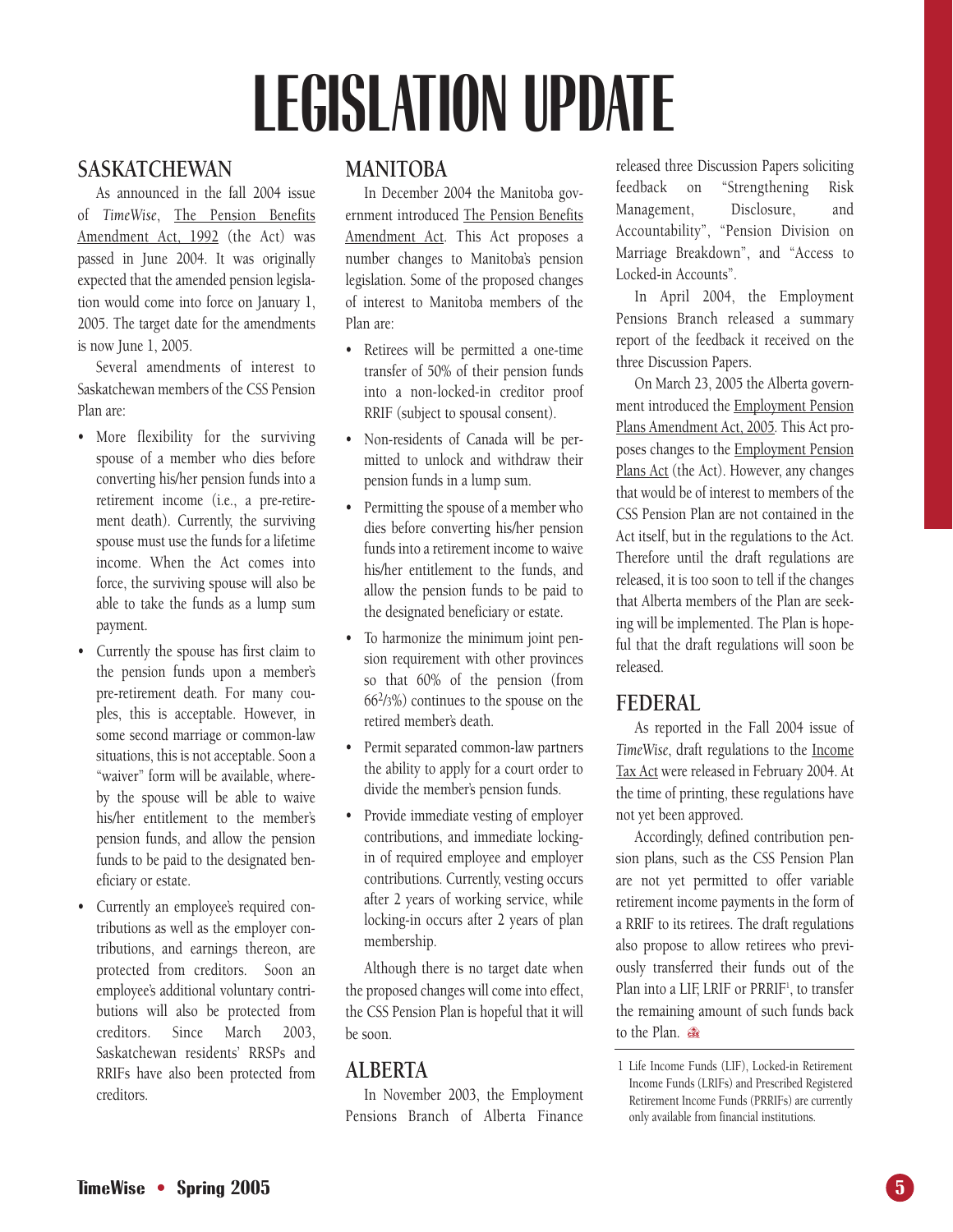# SPECIAL SERVICE **WHAT HAPPENS TO MY PENSION FUNDS WHEN I DIE?**

FEATURE CONTRACT THE CONTRACT OF THE MANUFACT OF THE MANUFACT OF THE MANUFACT OF THE MANUFACT OF THE MANUFACT OF THE MANUFACT OF THE MANUFACT OF THE MANUFACT OF THE MANUFACT OF THE MANUFACT OF THE MANUFACT OF THE MANUFACT often ask what would happen to the money in their Account if they were to pass away unexpectedly. This is a common concern because, as time goes on, people get older, their pension funds accumulate, and they may have heard a story at coffee break about what happened to another member's pension funds.

> The question may seem simple, but the answer can be complicated. The answer depends on your circumstances and decisions you've made.

#### **If you die before retirement . . .**

All of the pension funds in your Account become 'survivor benefits'. The manner in which survivor benefits are paid depends on the situation.

#### *Your Surviving Spouse has prior entitlement*

In all provinces and territories where the Plan operates, legislation states that your surviving spouse has prior entitlement to your pension funds in the event of your pre-retirement death (except for any additional voluntary contributions you might have made). In other words, all your pension funds (except for additional voluntary contributions) would automatically be payable to your surviving spouse, even if you had designated another person as your beneficiary.

In most provinces, your surviving spouse would have the same retirement income options that would have been available to you. A surviving spouse, in contrast to most members of the Plan, need not wait until Age 50 to begin drawing income. On the other hand, your surviving spouse need not draw on the funds right away. A surviving spouse would have the option to leave the funds invested in the Plan until they're ready to retire, or else transfer the funds out.

A couple of provinces allow the spouse to receive pension funds in a lump sum subject to income tax.

A few provinces permit spouses to waive their prior entitlement to the pension funds, thereby allowing Plan members to designate whoever they want as beneficiary. This option is of particular interest to members in a second relationship for example, and who want to designate children from a prior relationship as beneficiaries.

If you and your spouse are separated, there are some circumstances where your separated spouse may still have a prior entitlement to your pension funds.

Keep in mind that each jurisdiction has a particular definition for the term "spouse." If you are in a second relationship, the person you call your spouse may not be the one pension legislation identifies as your spouse.

#### *Otherwise, if you have no surviving spouse, or if your spouse has waived their prior entitlement . . .*

Your pension funds would be paid to your estate, or to your designated beneficiary. The funds would be paid immediately as a lump sum. In either case, the funds would be subject to income tax.

#### *If you designate a beneficiary . . .*

Be aware that any beneficiary designation is subject to the requirements of pension legislation in force in the relevant jurisdiction.

You may designate a beneficiary(ies) either by completing the Plan's *Designation of Beneficiary* form or by naming them in your Will. When designating beneficiaries, there are many angles to consider.

In the case where your spouse has prior entitlement:

- Designating both your spouse **and** your children may not be valid.
- If you designate your children as beneficiaries, the outcome depends upon whether or not your spouse survives you. If so, then your spouse would be entitled to your pension funds (except for your additional voluntary contributions) regardless of the fact that you had designated your children. If you have additional voluntary contributions, such would be paid to your designated beneficiary(ies).
- If you designate your spouse as beneficiary, then, in the event of your death, all of your funds, including your additional voluntary contributions, would go to your spouse. Your additional voluntary contributions would be available to your spouse as a lump sum; the rest of your funds would be subject to pension legislation.
- If you also designate your spouse as beneficiary **and** if both of you die in a common accident, the pension funds would then be paid to either your estate or your spouse's estate. The laws of succession for your province would specify whose estate.
- If your spouse has waived his/her prior entitlement, then designating your spouse **and** your children as multiple beneficiaries may be valid.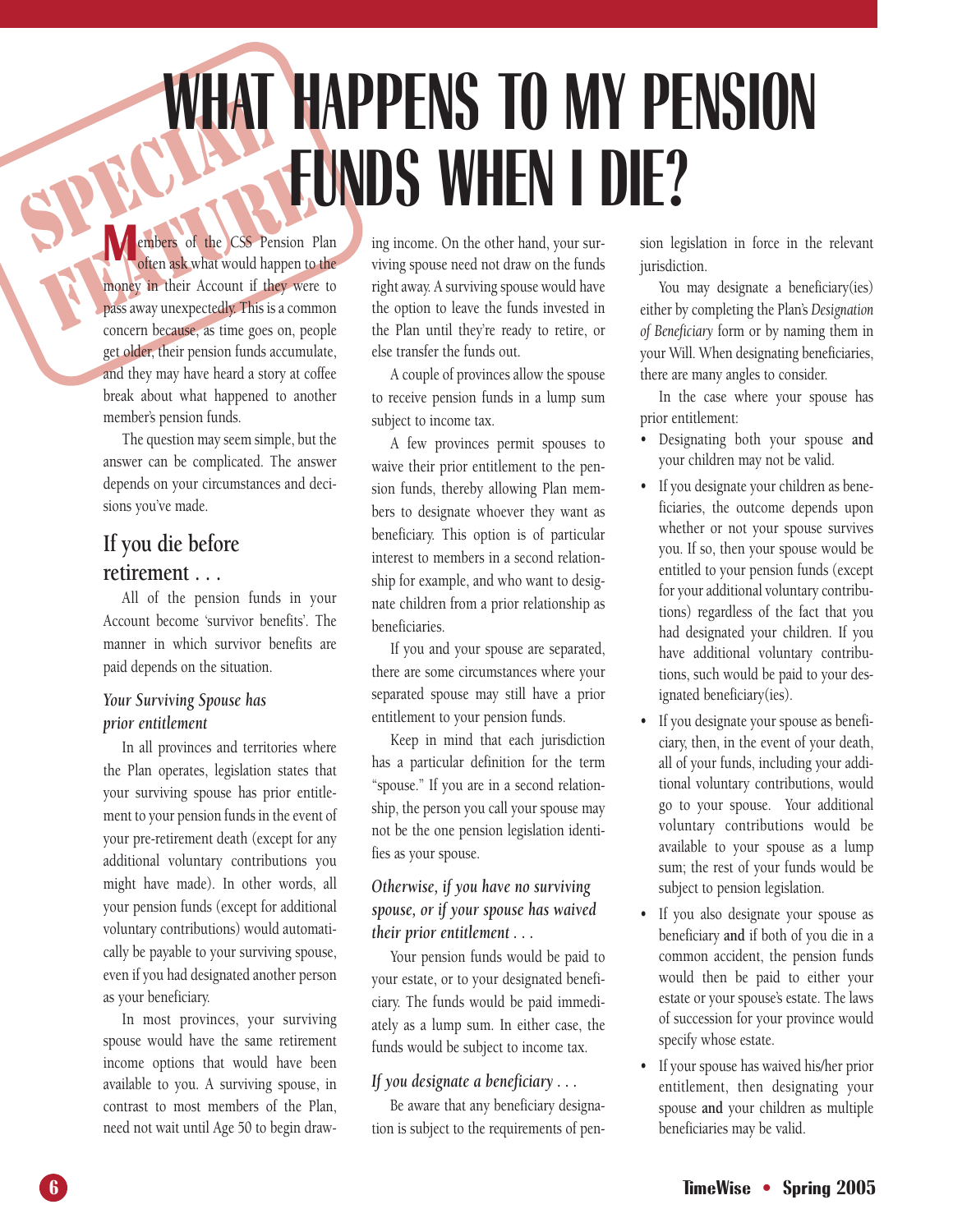Keep in mind that the Rules of the Plan do not allow designating an alternate beneficiary.

If you designate multiple beneficiaries, and if you have no surviving spouse (or your spouse has waived prior entitlement) then each beneficiary would receive an equal share of the pension funds. In other words, you cannot specify different shares to different beneficiaries using the Plan's Designation of Beneficiary form.

If any of your designated beneficiaries are minors (i.e., under the age of majority), it is strongly recommended that you specify a trustee for such beneficiaries. The trustee would then manage the funds on behalf of the minor beneficiaries according to the terms in your Will or the terms you specify in the trust agreement. If you do not specify a trustee, the provincial public trustee would manage the funds for any minor beneficiaries. The way in which the public trustee manages the funds may not be according to your wishes.

#### *If you don't designate a beneficiary . . .*

If you have no surviving spouse at the time of your death (or your spouse has waived prior entitlement) the pension funds would be payable to your estate, subject to tax, and distributed according to the terms of your Will. You could specify different shares for different beneficiaries in your Will.

#### **If you die after retirement . . .**

If you die after you've converted your funds into a retirement income, then the amount of survivor benefits, if any, depends on the type of retirement income option(s) you selected.

If you select a CSS pension, be assured that you will receive a monthly payment for as long as you live. But what happens to the pension payments when you die? It depends on the type of pension and how long it has been in pay.

A Single Life pension will provide a lifetime pension to you. A Joint & Last Survivor (J&L) pension will provide a monthly payment to you for the rest of your life, and after you die, your surviving spouse will receive a monthly payment for the rest of his/her life as well.

A pension, either a Single Life pension or a J&L pension, may have no guarantee period on it, or it may have a guarantee period of 5 years, 10 years or 15 years. You will choose the guarantee period at the time you apply for your pension. The longer the guarantee period, the lower your monthly pension.

#### *If you choose a pension with a guarantee period…*

If you choose a Single Life pension with a guarantee period, and if you happen to die before the guarantee period expires, then the monthly pension payments would continue to be paid to your beneficiaries or estate for the balance of the guarantee period.

If you choose a J&L pension with a guarantee period, and if both you **and** your spouse happen to die before the guarantee period expires, then the monthly pension payments would continue to be paid to your beneficiaries or estate for the balance of the guarantee period.

If you choose a J&L pension with a guarantee period, and if you were to pass away before the guarantee period is over, then your surviving spouse would receive the full pension for the balance of the guarantee period, and then he/she would receive a monthly payment based on the pre-selected Surviving Spouse Benefit percentage for the rest of his/her life.

Be assured that if you outlive the guarantee period, in the case of a Single Life the pension payments will continue to you just the same, for the rest of your life. In the case of a J&L pension, if you and your spouse outlive the guarantee period, the full amount of the pension payments will continue to you just the same, for the rest of your life, and then, when you pass away, the payments will continue to your surviving spouse, at Surviving Spouse Benefit percentage, for the rest of his/her life.

If the guarantee period is over, in the case of a Single Life pension, then after you die the monthly pension payments will stop immediately.

If the guarantee period is over, in the case of a J&L pension, then after you and your spouse have both passed away, the monthly pension payments will stop.

#### *If you choose a pension without a guarantee period . . .*

In the case of a Single Life pension with no guarantee period, once you pass away, the monthly pension payments will stop immediately. In other words, the pension dies with you. If you don't like the way this pension works – don't choose it when you retire!

In the case of a J&L pension with no guarantee period, which is called the Prescribed pension<sup>1</sup>, upon your death, if your spouse has survived you, your spouse would receive 60% (662/3% in Manitoba) of your monthly payment for the rest of his/her life. Once both you and your spouse have died, the pension stops.

In other words, the Prescribed pension provides no survivor benefits to your beneficiaries or estate. If you don't like the way the Prescribed pension works, you and your spouse don't have to take it, if an appropriate Waiver form is completed.

#### *Not all pensions pay survivor benefits*

Since some pensions provide no survivor benefits, you may imagine how a "horror story" might get started. Consider the case of a member who had over \$250,000 in his Account. This fellow chose a Single Life pension with a 0-year guarantee (i.e., no guarantee). He then passed away a few months later. He had

<sup>1</sup> The Prescribed pension is the pension prescribed by pension legislation for members who have a spouse. If the Prescribed pension is not taken at retirement, an appropriate waiver form must be completed.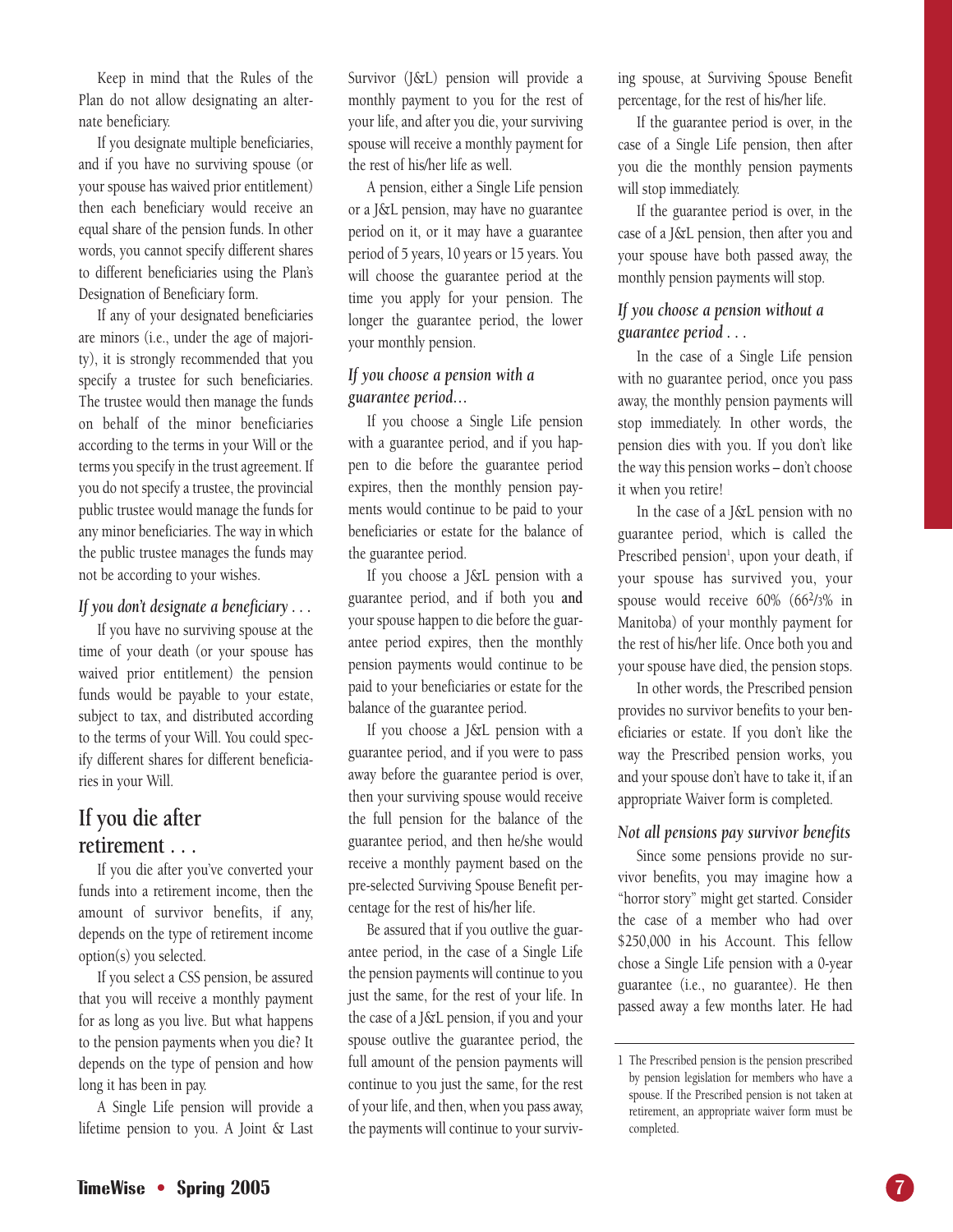received only a few monthly payments. Because he chose a pension without a guarantee period, there were no survivor benefits for his estate or beneficiaries.

Suppose this same member had a spouse and suppose further that he took the Prescribed pension. Subsequent to his death, the monthly payments to his surviving spouse would immediately drop to 60% of his original monthly pension.

Many people would view these out-

comes as unfavorable, and might not understand why things might have turned out this way for former a co-worker. These outcomes occurred because of a decision the member made at the time they selected their pension. They could have chosen otherwise.

#### **Conclusion**

Designating beneficiaries, either before or after retirement, is an important part of your overall estate plan. You should therefore consult with your lawyer or estate planner to determine the consequences of the choice and manner of specifying your beneficiaries.

The pension funds in your Account are a valuable asset and it makes sense to give some thought to the matter of beneficiaries. **de** 

### **Budget Update**

**O**n February 23, 2005 the Federal Minister of Finance, Ralph<br>Goodale, presented the 2005 budget in the House of<br>Commons There are some proposals in this budget that are of n February 23, 2005 the Federal Minister of Finance, Ralph Commons. There are some proposals in this budget that are of particular interest to members of the CSS Pension Plan.

#### **Contribution Limits Increased**

The maximum dollar limit on contributions to a defined contribution (DC) pension plan such as the CSS Pension Plan are proposed to increase as follows:

| Year | <b>CSS Pension Plan Contribution Limit</b> |          |  |
|------|--------------------------------------------|----------|--|
|      | Current                                    | Proposed |  |
| 2005 | \$18,000                                   | \$18,000 |  |
| 2006 | Indexed                                    | \$19,000 |  |
| 2007 | Indexed                                    | \$20,000 |  |
| 2008 | Indexed                                    | \$21,000 |  |
| 2009 | Indexed                                    | \$22,000 |  |
| 2010 | Indexed                                    | Indexed  |  |

As a result, the 2005 contribution limit to the CSS Pension Plan will remain **the lesser of:**

- **18% of 2005 employment earnings, and**
- **\$18,000.**

As the table above indicates, the maximum dollar limit for contributions to a DC pension plan is proposed to increase to \$22,000 by 2009, and then become indexed to average wage growth starting in 2010.

The RRSP limit is proposed to increase as follows:

| Year | <b>RRSP Contribution Limit</b> |          |  |
|------|--------------------------------|----------|--|
|      | Current                        | Proposed |  |
| 2005 | \$16,500                       | \$16,500 |  |
| 2006 | \$18,000                       | \$18,000 |  |
| 2007 | Indexed                        | \$19,000 |  |
| 2008 | Indexed                        | \$20,000 |  |
| 2009 | Indexed                        | \$21,000 |  |
| 2010 | Indexed                        | \$22,000 |  |
| 2011 | Indexed                        | Indexed  |  |

As a result, the 2005 contribution limit to an RRSP will remain **the lesser of:** 

- **18% of 2004 earned income, and**
- **\$16,500**

less the contributor's 2004 pension adjustment, where applicable, plus the carry-forward of any unused RRSP contribution room from previous years.

As the table above indicates, the maximum dollar limit for contributions to an RRSP is proposed to increase to \$22,000 by 2010, and then become indexed to average wage growth starting in 2011.

Please remember that each year, your RRSP contribution room is reduced by the total amount contributed to the CSS Pension Plan by you and your employer in the previous year.

#### **Foreign Property Rule Dropped**

Another item of particular interest to retirement savers in the 2005 budget is the elimination of the 30% foreign property rule applicable to registered pension plans and RRSP's. The pension sector, including the CSS Pension Plan, has been encouraging the elimination of the foreign content rule for several years, to permit retirement savers greater access to international markets within their registered plans. This restriction limited the ability of retirement savers to diversify the investment of their retirement savings into foreign investments in order to reduce risk and seek better returns. The elimination of the rule applies immediately.

#### **Other Changes**

Other important changes of a more general interest are:

- increasing in the basic personal amount (the amount that Canadians may earn without paying any income tax) from \$8,148 to \$10,000 by 2009;
- increasing in the deposit insurance limit from \$60,000 to \$100,000;
- increasing the Guaranteed Income Supplement (GIS) monthly benefit for low-income seniors by \$36 for singles and \$58 for couples. One half of this increase will take effect on January 1, 2006, with the remainder taking effect on January 1, 2007.
- The elimination of the annuity requirement at age 80 for Life Income Funds (LIFs) governed by Federal pension legislation.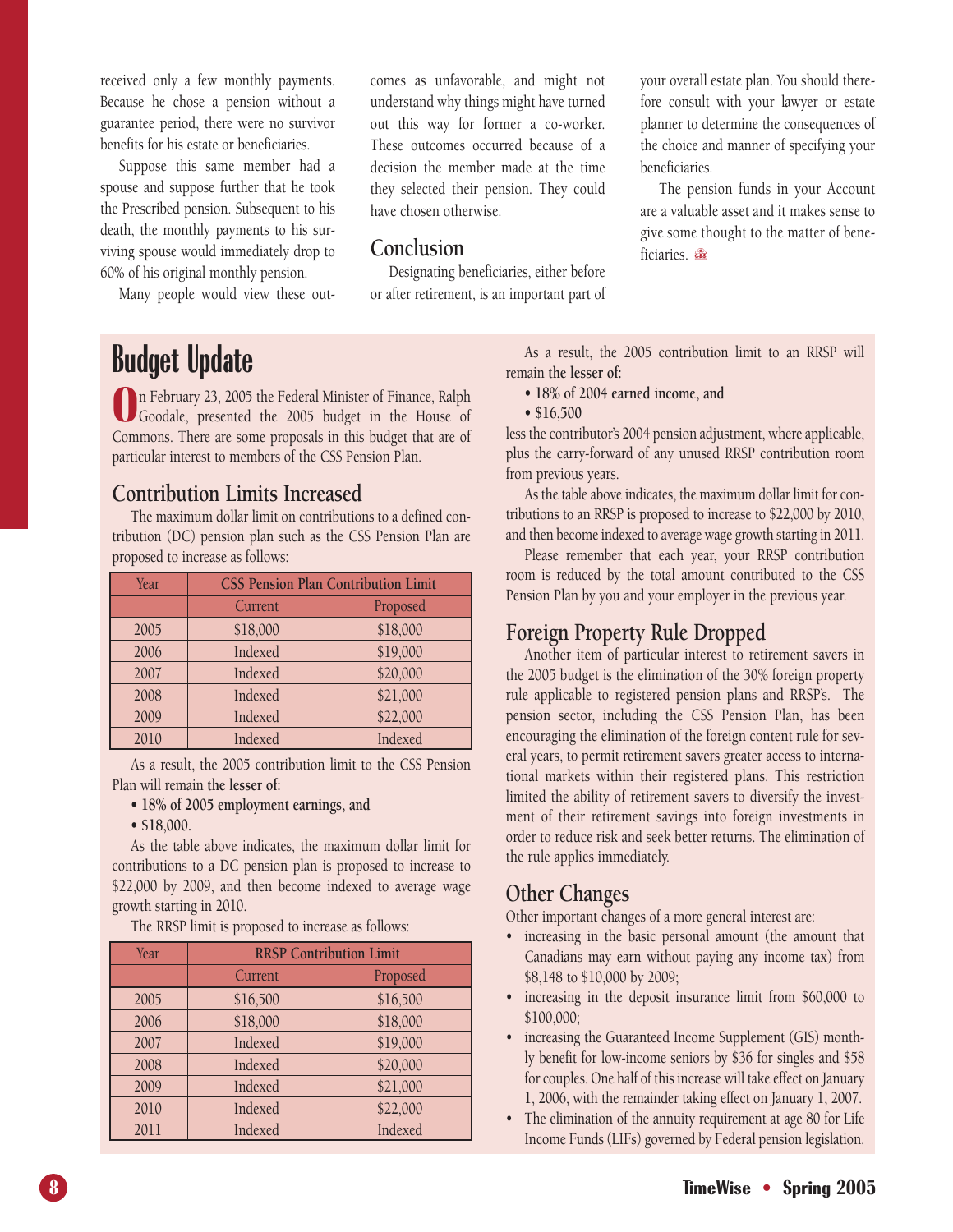# **R In emembrance**

IN THIS REGULAR COLUMN WE ACKNOWLEDGE THOSE PEN-SIONERS WHO ARE NO LONGER WITH US. TO THEIR FAMILY AND FRIENDS, WE EXPRESS OUR SINCERE CONDOLENCES.

**Balzer Ackerman** *Delta Co-op, Unity SK*

**Gilmore H. Arthur**  *Calgary Co-op, Calgary AB*

**Howard Backlun** *Beaubier Co-op, Beaubier SK*

**Fred G. Bacon** *Edmonton Co-op, Edmonton AB*

**George Barrington**  *Federated Co-op, Vancouver BC*

**Janet C. Beaudin** *Montmartre Credit Union, Montmartre SK*

**Ed Berry** *Portage Co-op, Portage la Prairie MB*

**Gordon C. Bieber**  *Shaunavon Co-op, Shaunavon SK*

**George G. Biggar** *Calgary Co-op, Calgary AB*

**Ethel J. Blue** *Macklin Credit Union, Macklin SK*

**Valerie V. Brown** *Prince Albert Credit Union, Prince Albert SK*

**Leonard G. Budd** *Carman Co-op, Carman MB*

**Patricia Davidson**  *Asquith Co-op, Asquith SK*

**George Dech** *Mossbank Co-op, Mossbank SK*

**Harvey J. Delwo** *Credit Union Central, Calgary AB* **Ed Donachie** *Federated Co-op, Saskatoon SK*

**J. Albert N. Doucet** *St. Paul Co-op, St. Paul AB*

**Dennis K. Edwards** *Landis Co-op, Landis SK*

**A. Douglas Elmer** *Weyburn Co-op, Weyburn SK*

**Ed Faulkner** *Federated Co-op, Regina SK*

**Frank Fraser** *Gateway Co-op, Canora SK*

**Charles Gauvin** *Ponteix Co-op, Ponteix SK*

**William Gawryluk** *Revelstoke Co-op, Revelstoke BC*

**William Gillespie** *Red River Co-op, Winnipeg MB*

**Ethel Grant** *Tofino Co-op, Tofino BC*

**Fred Hagemeister** *Riverbend Co-op, Outlook SK*

**Mervin Hodgins** *Lloydminster Co-op, Lloydminster SK*

**Donald F. Jackson** *Lloydminster Co-op, Lloydminster SK*

**Elizabeth Johnson** *Pioneer Co-op, Swift Current SK*

**Sivert R. Johnson** *Manitoba Co-op Honey Producers, Winnipeg MB*

**Melbert Kisilevich** *Vegreville Co-op, Vegreville AB* **Harry A. Knutson** *Riverbend Co-op, Outlook SK*

**Pauline Konkin** *Wadena Co-op, Wadena SK*

**Leslie Krienke** *Quill Lake Oil Co-op, Quill Lake SK*

**Lois Langer** *Community Health Services, Saskatoon SK*

**Mamie E. Lewis** *Killam-Strome Co-op, Killam AB*

**Fred Lochmanetz** *Edmonton Co-op, Edmonton AB*

**R. Gordon Lowry** *Saskatoon Co-op, Saskatoon SK*

**Mervin Lynds** *Moose Jaw Co-op, Moose Jaw SK*

**Archie MacKellar** *Mayerthorpe Co-op, Mayerthorpe AB*

**Alexander J. Mantach** *Battlefords Co-op, North Battleford SK*

**Eileen B. Matthews** *Eckville Co-op, Eckville AB*

**C. Keith McCoy** *Lloydminster Co-op, Lloydminster SK*

**Patricia G. McLean** *Fort St. John Co-op, Fort St. John BC*

**Karl Neitsch** *Edmonton Co-op, Edmonton AB*

**Ethel Nerbas** *Swan Valley Co-op, Swan River MB*

**Donald A. Orr** *Federated Co-op, Saskatoon SK*

**Myrtle A. Pada-Agar** *Mainline Co-op, Salmon Arm BC*

**Vernon E. Parry** *Saskatoon Co-op, Saskatoon SK*

**James S. Perepelkin** *Veregin Farmers Co-op, Veregin SK* **Kenneth E. Peters** *Federated Co-op, Saskatoon SK*

**Horst E. Pochert** *Manitoba Co-op Honey Producers, Winnipeg MB*

**Ronald J. Purvis** *Redvers Co-op, Redvers SK*

**James Rapchuk** *Sherwood Co-op, Regina SK*

**Peter I. Reimer** *Winkler Co-op, Winkler MB*

**Everett G. Rollins** *Calgary Co-op, Calgary AB*

**Leslie T. Sabine** *Arctic Co-op, Winnipeg MB*

**John Schindel** *Shaunavon Co-op, Shaunavon SK*

**Wilfred Schleger** *Weyburn Co-op, Weyburn SK*

**Lloyd R. Scott** *Southern Alberta Co-op, Lethbridge AB*

**William E. Sellers** *Federated Co-op, Saskatoon SK*

**Sarah Shur** *Concentra Financial Services, Saskatoon SK*

**F. Charles Stevens** *Carman Co-op, Carman MB*

**Margaret H. Terry** *Credit Union Central, Regina SK*

**Walter A. Vosburgh** *Bella Coola Co-op, Bella Coola BC*

**Elsie T. Walsh** *Eastalta Co-op, Vermilion AB*

**Douglas H. Willis** *Humboldt Co-op, Humboldt SK*

**Ivoreen J. Wilson** *Watrous Co-op, Watrous SK*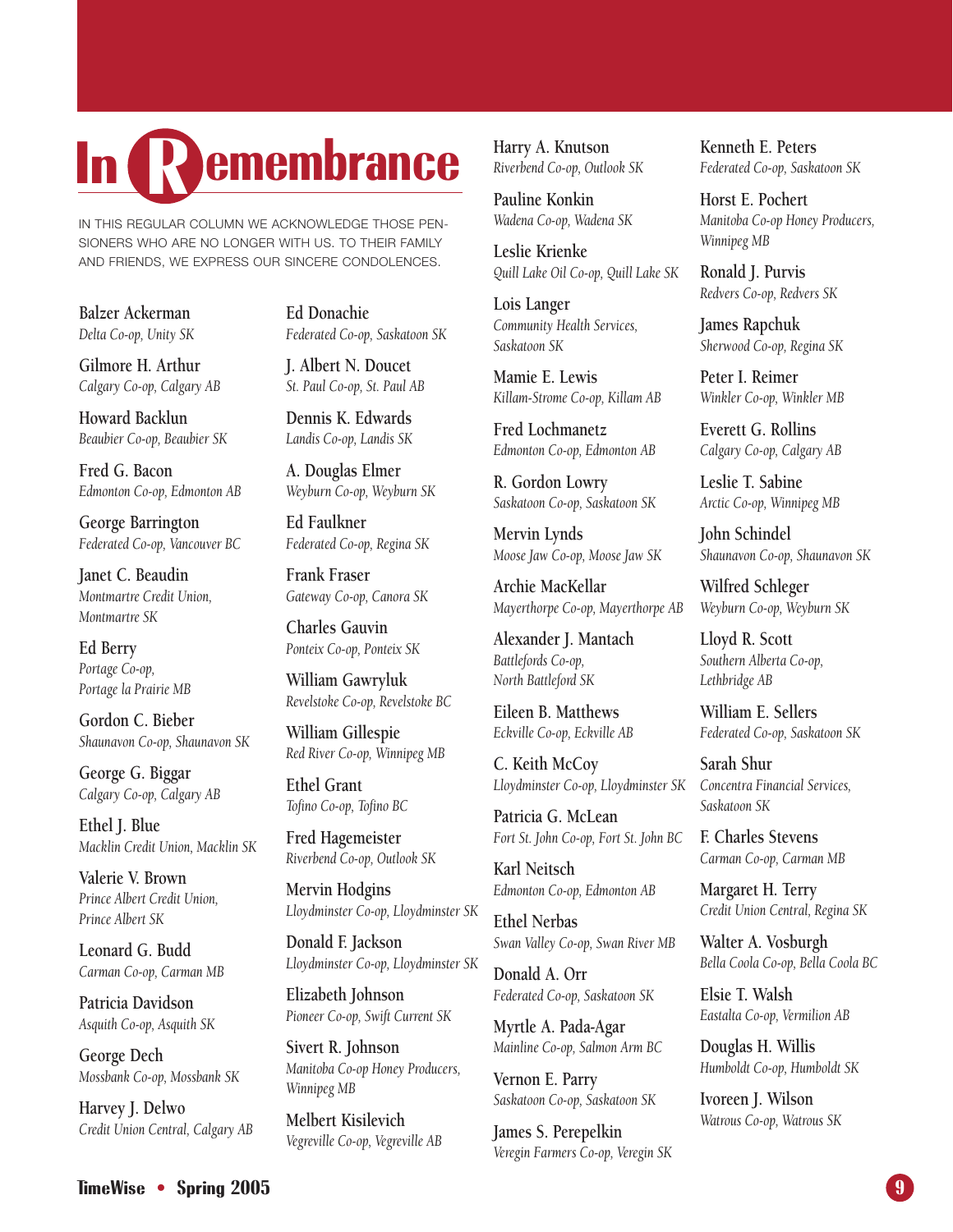

INCLUDING THE 54 NEW PENSIONS COMMENCED FROM OCTOBER 2004 TO DECEMBER 2004, A TOTAL OF 219 NEW PENSIONS COM-MENCED IN 2004. THIS IS DOWN FORM THE 245 NEW PENSIONS COMMENCED IN 2003. THE FOLLOWING 95 NAMES REPRESENT THE NEW PENSIONS COMMENCED FROM OCTOBER 2004 TO FEBRUARY 2005 INCLUSIVE.

An asterisk \* denotes that these pensioners are surviving spouses of deceased members of the CSS Pension Plan.

#### **BRITISH COLUMBIA**

**Lawrence Gosselin** *Terrace Co-op*

**Wayne Hendrickson** *Fort St. John Co-op*

**Gayle B. Henry** *Mainline Co-op, Salmon Arm*

**Patricia Johnson** *Vanderhoof Co-op*

**Joe Reilly** *Terrace Co-op*

#### **ALBERTA**

**Edna Aksenchuk** *Edmonton Co-op*

**Vivian R. Allen** *Pincher Creek Co-op*

**Marjorie Armstrong** *Calgary Co-op*

**Beryl Barham** *Calgary Co-op*

**Adrien L. Bertrand** *Concentra Financial, Calgary*

**John Chow** *Calgary Co-op*

**George Dufour** *Boyle Co-op*

**Wayne Erickson** *The Grocery People, Edmonton*

**Gisela Fischer** *Calgary Co-op*

**William J. Gair** *Camrose Co-op*

**Nellie A. Goepen** *Calgary Co-op*

**Heinz Gottschalk** *Calgary Co-op*

**Ismet Hasanovic** *Calgary Co-op*

**Irene Honke** *Calgary Co-op*

**David Johnson** *Red Deer Co-op*

**Laura Koltusky** *Calgary Co-op*

**Irene Lee-Ouellette** *Grande Prairie Co-op*

**Ken McConnell** *Stony Plain Co-op*

**James McKinstry** *Calgary Co-op*

**Nelda Myden** *Calgary Co-op*

**Lorraine G. Neufeld** *Macleod Credit Union, Claresholm*

**Harke Noordhof** *Calgary Co-op*

**Nilo Paron** *Calgary Co-op*

**Henry Paszek** *Federated Co-op, Edmonton*

**Dorothy M. Prenevost** *Rocky Mountain House Co-op*

**Marilyn Repas** *Concentra Financial, Calgary* **Roy J. Scarlett** *Innisfail Co-op*

**Marjorie Simpson** *Credit Union Central, Calgary*

**Lillian H. Slepanki** *Camrose Co-op*

**Eugene Stakiw** *Federated Co-op, Edmonton*

**Dennis Vollin** *Federated Co-op, Edmonton*

**Charles Young** *Calgary Co-op*

**Russell A. Young** *Leduc Co-op*

#### **SASKATHCEWAN**

**Jim Bazin** *Federated Co-op, Saskatoon*

**Alastair Wm. Brennan** *Ituna Co-op*

**Gordon Cubbon** *Battlefords Co-op, North Battleford*

**Mary Danczak** *Prince Albert Co-op*

**\* Yvonne Dawe** *Matador Farming Pool, Kyle*

**Richard S. Gacek** *Federated Co-op, Saskatoon*

**D. Karen Gaumond** *Co-op Health Centre, Prince Albert*

**Ron Heistad** *Wadena Co-op*

**Yvette Hildebrand** *Credit Union Central, Regina*

**Sharron Horley** *Edgeley Co-op*

**Veronica Johnson** *Rosetown Co-op*

**Joanne Johnston** *Spectra Credit Union, Estevan* **Dan Kuchapski** *Prince Albert Co-op*

**Charlotte K. Lalach** *Wynyard Co-op*

**Sydney E. Larocque** *Kamsack Credit Union*

**Cong Le** *Federated Co-op, Saskatoon*

**Annie Lowes** *Southland Co-op, Assiniboia*

**David Mackie** *Saskatchewan Egg Producers, Regina*

**William D. Michaluk** *Fides Co-op, Saskatoon*

**Fredrick H. Mielke** *Riverbend Co-op, Outlook*

**Dawn L. Moser** *Mendham-Burstall Credit Union*

**Elsie E. Pelech** *Pineland Co-op, Nipawin*

**Arthur J. Perkins** *Prince Albert Credit Union*

**Marilyn A. Ross** *Estevan Co-op*

**Ted Shaheen** *Pioneer Co-op, Swift Current*

**Maryann Siemens** *Federated Co-op, Saskatoon*

**Marilyn Steinson** *Conexus Credit Union, Regina*

**David M. Stobbs** *Mankota Credit Union*

**Geraldine E. Thompson** *Weyburn Co-op*

**Evelyn Wagner** *Unity Credit Union*

**Patricia Wasylkowski** *Shellbrook Credit Union*

**Hilde Weinmeyer** *Canadian Co-op Association, Saskatoon*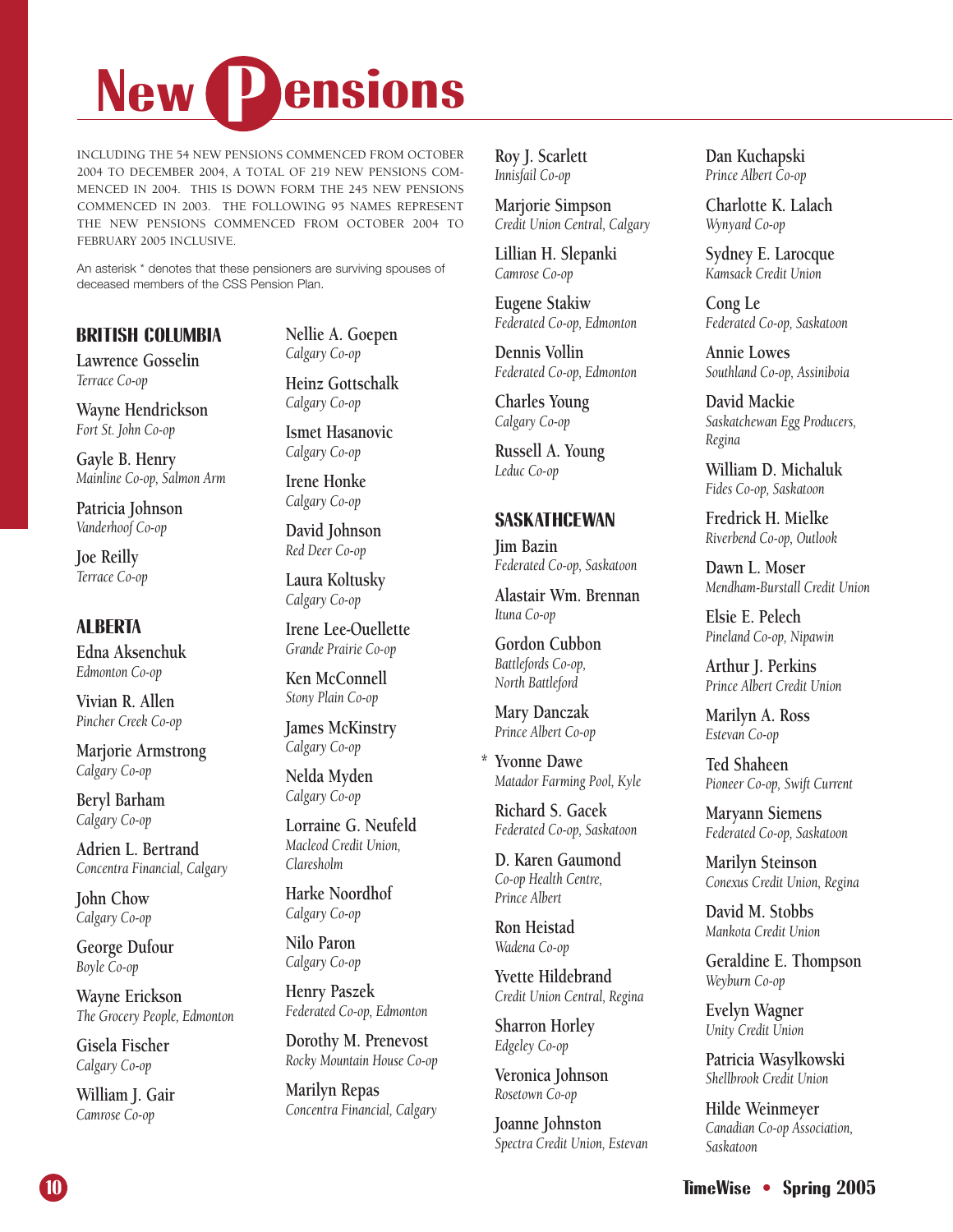**Joyce K. Welch** *Saskatoon Co-op*

**Shirley Wilmot** *Co-op Superannuation Society, Saskatoon*

**Diane Winters** *Quill Lake Consumers Co-op*

#### **MANITOBA**

**Andrea Bayne** *Steinbach Credit Union*

**Mildred Boschman** *Vanguard Credit Union, Rossburn*

**Helen Burdey** *Cambrian Credit Union, Winnipeg*

**Danilo Capina** *Interprovincial Co-op, Winnipeg*

**Alfred Hamm** *Steinbach Credit Union*

**Sylvia Hynes** *North of 53 Consumers Co-op, Flin Flon*

**Mary Kasdorf** *Niverville Credit Union*

**Regina Kazlauskas** *Concentra Financial, Winnipeg*

**Margaret Kehler** *Steinbach Credit Union*

**Rita M. Levreault** *Vantis Credit Union, Winnipeg*

**Martha Mydynski** *Leaf Rapids Co-op*

**Claire Potier** *Vantis Credit Union, Winnipeg*

**Robert Ptachyk** *Red River Co-op, Winnipeg*

**\* Donna Raczenko** *Vantis Credit Union, Winnipeg*

**Marion Robulak** *Neepawa-Gladstone Co-op*

**Rosemarie Russell** *Red River Co-op, Winnipeg*

**Gloria A.Smith** *Kenton Co-op*

**Ralph S. Smith** *Federated Co-op, Winnipeg*

**Glenda Streifel** *Vantis Credit Union, Winnipeg* 

#### **ONTARIO**

**R. Paul Johnston** *Credit Union Central Of Canada, Toronto*

**\* Corrie Kehoe** *Cangeco Credit Union, Toronto*

#### **NORTHWEST TERRITORIES**

**Sitaram Naidoo** *Yellowknife Direct Charge Co-op*

### **2005 Annual Meeting Highlights**

T<br>
The Co-operative Superannuation<br>
Society (CSS) Annual Meeting was held on Wednesday, March 23, 2005 in Saskatoon.

Delegates to the Annual Meeting passed two Bylaw changes. One of the Bylaw changes gives the CSS Board of Directors more discretion in allowing an employer organization to join the Plan that is owned in whole or in part by one or more co-operatives or credit unions. The Board now also has more discretion to terminate the membership of such an employer organization should its ownership structure or the nature of its business change.

The second Bylaw change adjusts the term of office for Delegates to coincide with the Annual Meeting, rather than the election date for Delegates.

Three Director elections were held at the Annual Meeting. Laura Vance, a Federated Co-op employer delegate, was re-elected to the Board for a three-year term by acclamation. The two other employer Directors are Peter Zakreski of Federated Co-op in Saskatoon, and Wayne King of Concentra Financial in Saskatoon.

Gerry St. Pierre of Barrhead Co-op in Alberta, an employee delegate was re-elected to the Board for a three-year term by acclamation. Audri Wilkinson from Concentra Financial in Winnipeg, an employee delegate, was elected to the Board for a two-year term. Audri fills the vacancy left by Bill Metcalfe who was not re-elected as an employee delegate in this year's election. The other employee Director is Earl Hanson of Southwest Credit Union in Swift Current SK.

At the Delegate Workshop that was held the evening prior to the Annual Meeting, delegates discussed whether or

not the Plan should offer variable retirement income payments in the form of a RRIF to its retirees, as proposed in the draft regulations to the *Income Tax Act.* Delegates felt that the Plan should commence exploring how to possibly offer such an option even though the draft regulations to the *Income Tax Act* are not yet in force (see Legislation Update article on page 5).

Delegates also discussed the recent introduction of the Money Market Fund (MMF). The consensus of the Delegates is that the MMF meets the needs of members who are approaching retirement and want a pre-retirement investment option for their pension funds. Delegates also feel that the "Investment Choice" booklet is easy to understand and is helpful for members wondering if they should transfer any of their pension funds into the MMF.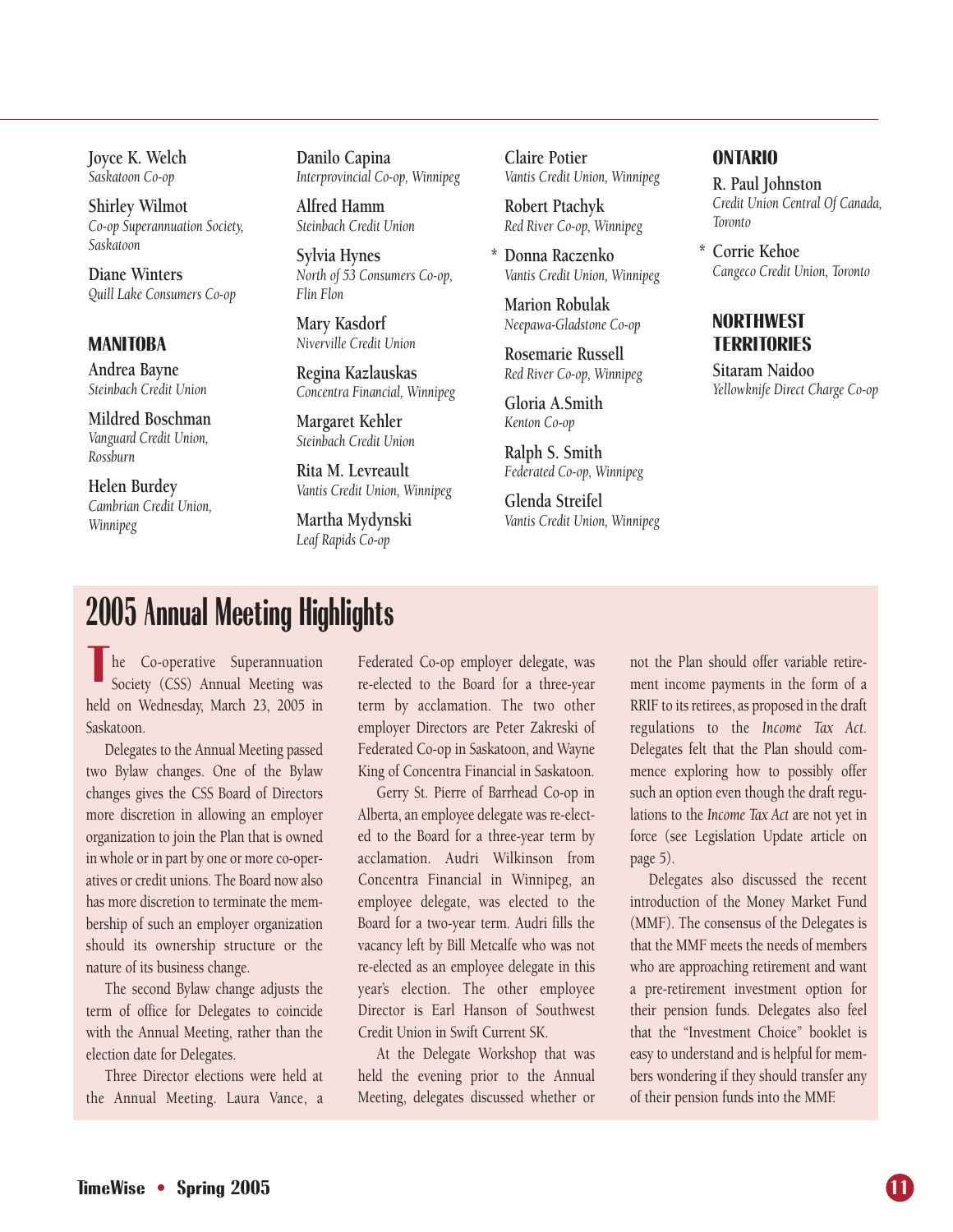# **"I Know That!" Contest**

#### **Enter Our "I Know That!" Contest and You Could Win a Copy of "Put Your Debt on a Diet" or "Advance to Go! – The Road to a Rich Retirement"**

Complete the crossword puzzle below and mail your entry to the address below. Entry forms must be received no later than Friday, May 13, 2005. The first ten correct entries drawn at random on May 16 will each win a copy of Stanley J. Kershman's book "Put Your Debt on a Diet" or Alan Dickson's book "Advance to Go! – The Road to a Rich Retirement". "Put Your Debt on a Diet" demonstrates how to get control of your debt, build better money habits, and use credit wisely. "Advance to Go! – The Road to a Rich Retirement" illustrates that a rich retirement is measured in terms of leisure time spent with family and friends. Answers to all of the crossword puzzle clues below can be found in this issue of TimeWise and the 2004 Annual Report. See page 3 for a list of winners and the correct crossword puzzle solution to the Fall 2004 "I Know That!" Contest.

#### **Across**

- 3. In December 2004 the \_\_\_\_\_\_\_\_\_\_ government introduced The Pension Benefits Amendment Act.
- 5. The principle purpose [of the Society] is to provide benefits to and for its members.
- 6. To increase the pool of skills available to the Plan and reduce manager-specific risk, a team of five \_\_\_\_\_\_\_\_\_\_ investment management firms is employed.
- 9. The maximum dollar limit for contributions to a DC pension plan is proposed to \_\_\_\_\_\_\_\_\_\_ to \$22,000 by 2009.
- 10. Designating beneficiaries, either before or after retirement, is an important part of your overall  $\frac{1}{2}$  plan.

#### **Down**

- 1. The portfolio's broad \_\_\_\_\_\_\_\_\_\_ and "balanced" asset mix of approximately half stocks and half bonds, continued to reduce volatility in 2004.
- 2. Despite the \_\_\_\_\_\_\_\_\_\_ low long-term interest rates, 219 retiring members started a monthly pension directly from the Plan in 2004, at an average age of 60.19 years.
- 4. By the end of December, the U.S. stock market had posted back-to-back annual \_\_\_\_\_\_\_\_\_\_ for the first time since 1999.
- 7. In most provinces, your \_\_\_\_\_\_\_\_\_\_ spouse would have the same retirement income options that would have been available to you.
- 8. Eleven candidates were nominated for the seven \_\_\_\_\_\_\_\_\_\_ positions in the Saskatchewan region.

#### **ENTRY FORM**

Mail to: "I Know That!" Contest, CSS Pension Plan P.O. Box 1850, Saskatoon, SK S7K 3S2



| If my entry is one of the first 10 correct entries drawn on May 16, 2005, I wish to receive a copy of: |                                                                                   |  |                    |  |
|--------------------------------------------------------------------------------------------------------|-----------------------------------------------------------------------------------|--|--------------------|--|
|                                                                                                        | □ "Put Your Debt on a Diet" or □ "Advance to Go! – The Road to a Rich Retirement" |  | (Please check one) |  |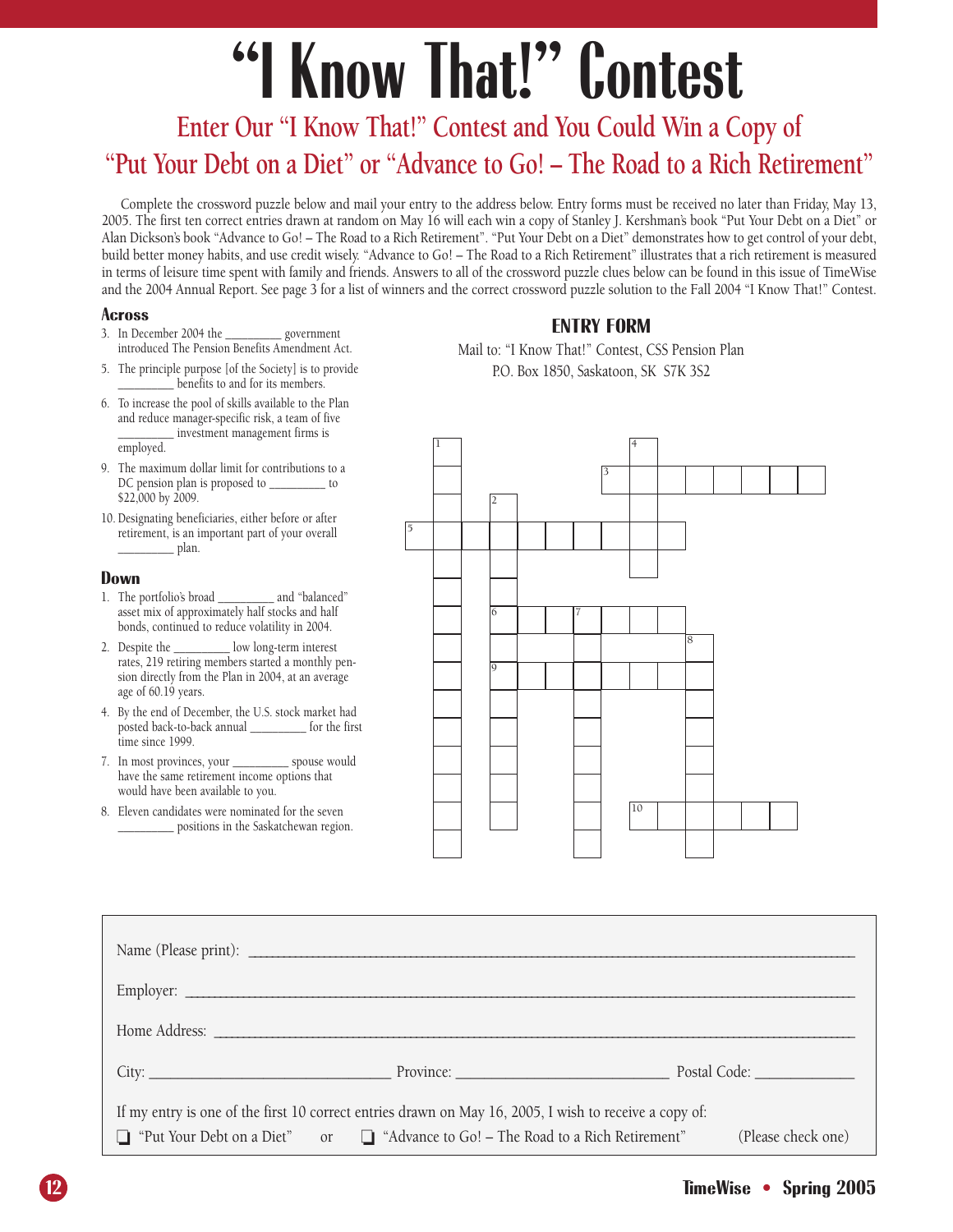# with the people you TRUST PLAN



You don't need convincing that a Retirement Plan is a necessity. But there is something you might not know:

We have Certified Financial Planners on staff.

Just as important is the trust: You know us – and we know you.

We will develop a Retirement Plan that's right for you. We'll take the time to give you the best possible advice, free of charge.

You know you'll receive what you expect from your credit union and no less.

Every step of the way, we're dedicated to your financial health and wealth. Today, as always, we want to ensure you receive the full benefit of credit union expertise.

Contact your Certified Financial Planner today for your Retirement Plan.

www.conexuscu.com www.swcu.sk.ca<br>780-1666 780-1666 780-1666<br>1-800-567-0101

Prince Albert Credit Union Advantage Credit Union www.princealbertcu.com www.advantagecu.com 953-6100 1-800-667-7477

446-7000 934-4000

Conexus Credit Union Southwest Credit Union 1-800-381-5502

287-3730 extension 22

BCU Financial Saskatoon Credit Union www.bcufinancial.ca www.saskatooncreditunion.com 1-866-863-6237